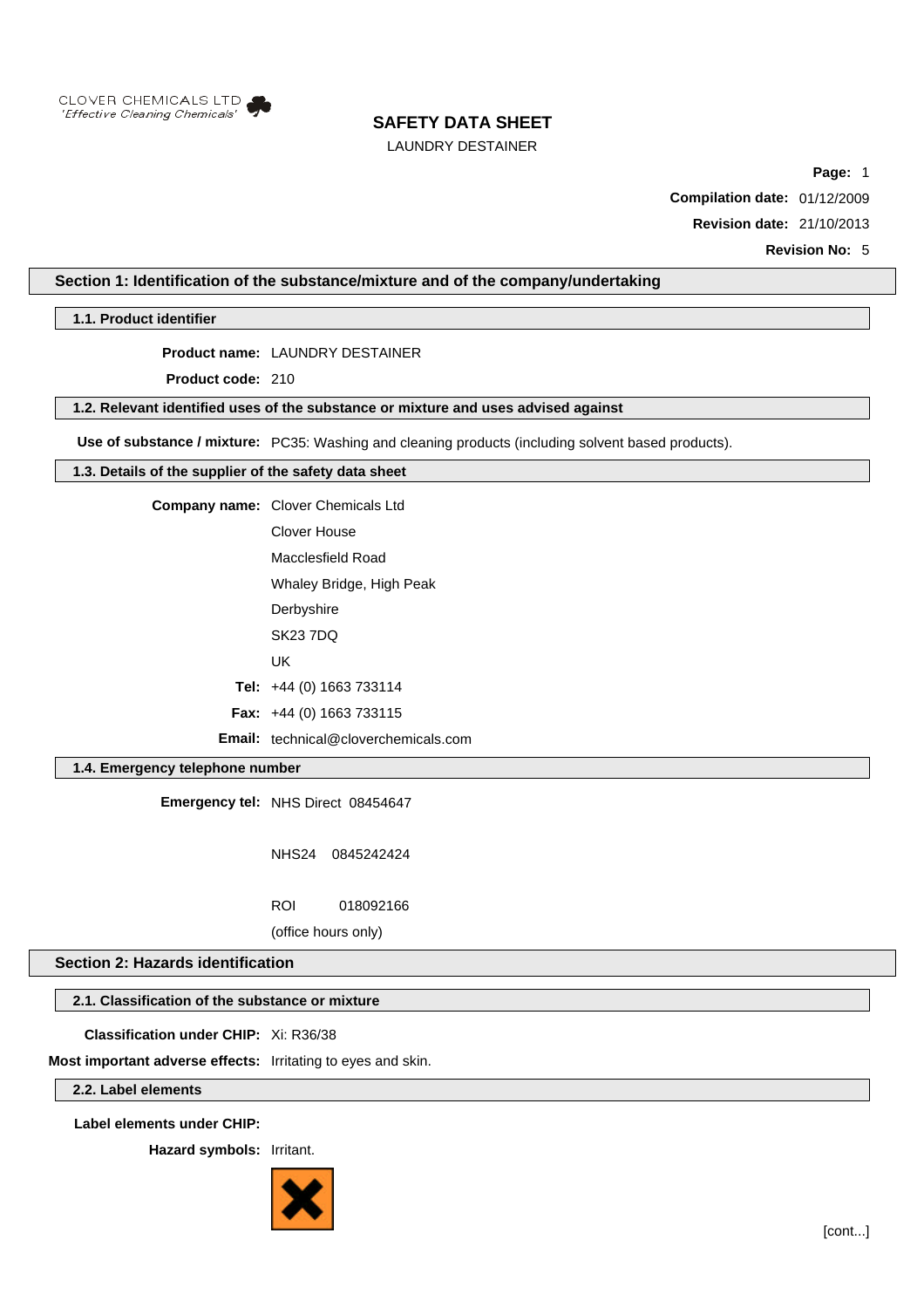### LAUNDRY DESTAINER

**Risk phrases:** R36/38: Irritating to eyes and skin.

**Safety phrases:** S2: Keep out of the reach of children.

S26: In case of contact with eyes, rinse immediately with plenty of water and seek medical advice.

**Precautionary phrases:** Warning! Do not use with other products. May release dangerous gases (chlorine).

**2.3. Other hazards**

**PBT:** This product is not identified as a PBT substance.

### **Section 3: Composition/information on ingredients**

#### **3.2. Mixtures**

#### **Hazardous ingredients:**

#### SODIUM HYPOCHLORITE SOLUTION CL ACTIVE

| <b>EINECS</b> | CAS       | <b>CHIP Classification</b> | <b>CLP Classification</b>                                | Percent   |
|---------------|-----------|----------------------------|----------------------------------------------------------|-----------|
| 231-668-3     | 7681-52-9 | -: R31: C: R34: N: R50     | Skin Corr. 1B: H314; Aquatic Acute 1:<br>H400: -: EUH031 | $1-5\%$ . |

### **Section 4: First aid measures**

**4.1. Description of first aid measures Skin contact:** Remove all contaminated clothes and footwear immediately unless stuck to skin. Wash

immediately with plenty of soap and water.

**Eye contact:** Bathe the eye with running water for 15 minutes. Consult a doctor.

**Ingestion:** Wash out mouth with water. Consult a doctor.

**Inhalation:** Remove casualty from exposure ensuring one's own safety whilst doing so. Consult a doctor.

## **4.2. Most important symptoms and effects, both acute and delayed**

**Skin contact:** There may be irritation and redness at the site of contact.

**Eye contact:** There may be irritation and redness. The eyes may water profusely.

**Ingestion:** There may be soreness and redness of the mouth and throat.

**Inhalation:** There may be irritation of the throat with a feeling of tightness in the chest. Exposure may cause coughing or wheezing.

**Delayed / immediate effects:** Immediate effects can be expected after short-term exposure.

**4.3. Indication of any immediate medical attention and special treatment needed**

**Immediate / special treatment:** Eye bathing equipment should be available on the premises.

## **Section 5: Fire-fighting measures**

### **5.1. Extinguishing media**

**Extinguishing media:** Suitable extinguishing media for the surrounding fire should be used. Use water spray

to cool containers.

**Page:** 2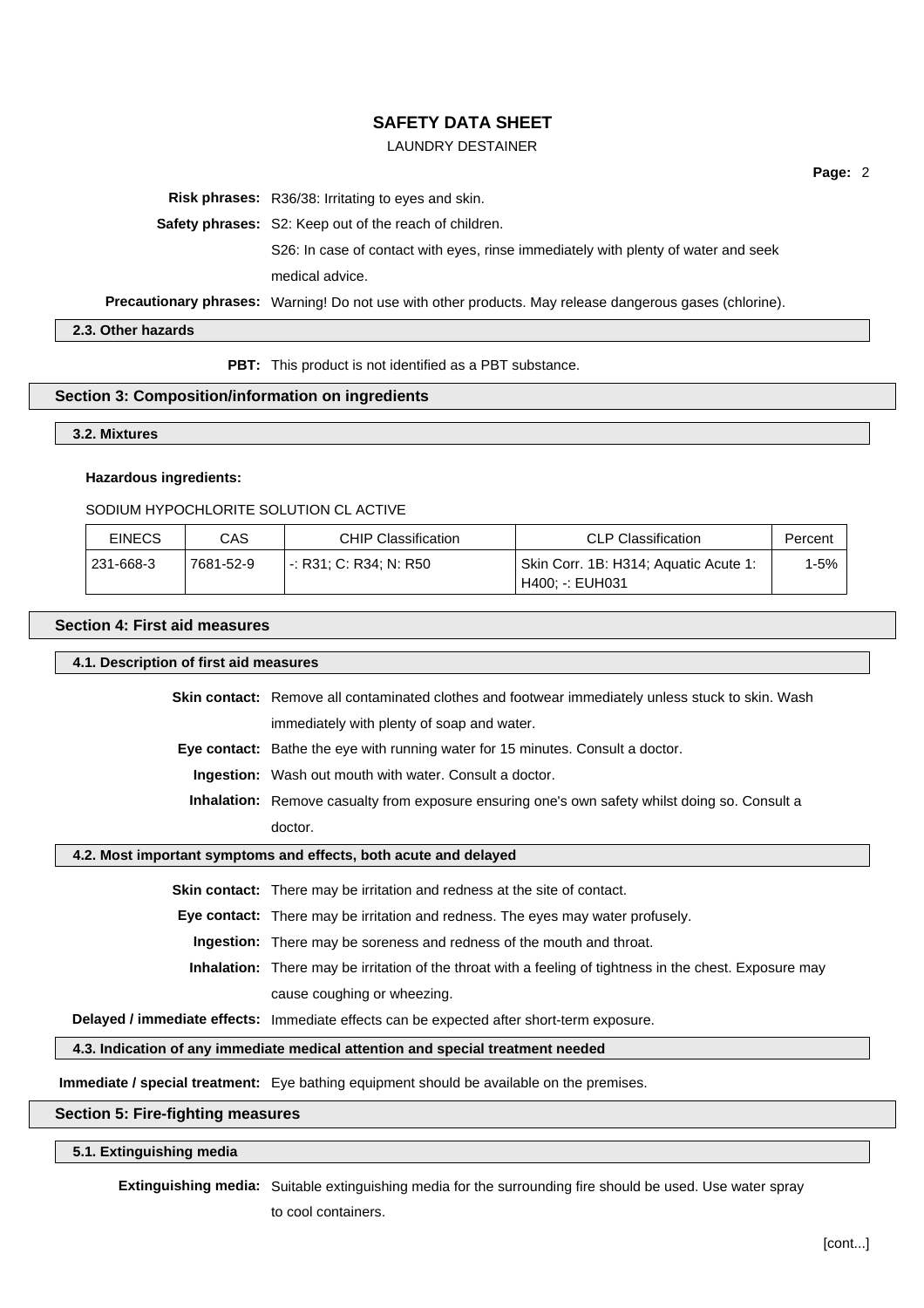## LAUNDRY DESTAINER

#### **5.2. Special hazards arising from the substance or mixture**

### **Exposure hazards:** In combustion emits toxic fumes.

#### **5.3. Advice for fire-fighters**

**Advice for fire-fighters:** Wear self-contained breathing apparatus. Wear protective clothing to prevent contact with skin and eyes.

## **Section 6: Accidental release measures**

#### **6.1. Personal precautions, protective equipment and emergency procedures**

**Personal precautions:** Refer to section 8 of SDS for personal protection details. If outside do not approach from downwind. If outside keep bystanders upwind and away from danger point. Mark out the contaminated area with signs and prevent access to unauthorised personnel. Turn leaking containers leak-side up to prevent the escape of liquid.

### **6.2. Environmental precautions**

**Environmental precautions:** Do not discharge into drains or rivers. Contain the spillage using bunding.

## **6.3. Methods and material for containment and cleaning up**

**Clean-up procedures:** Transfer to a suitable container.

#### **6.4. Reference to other sections**

**Reference to other sections:** Refer to section 8 of SDS.

**Section 7: Handling and storage**

#### **7.1. Precautions for safe handling**

**Handling requirements:** Avoid direct contact with the substance. Ensure there is sufficient ventilation of the area.

Do not handle in a confined space. Avoid the formation or spread of mists in the air.

#### **7.2. Conditions for safe storage, including any incompatibilities**

**Storage conditions:** Store in cool, well ventilated area. Keep container tightly closed.

**Suitable packaging:** Polyethylene. Teflon.

### **7.3. Specific end use(s)**

**Specific end use(s):** No data available.

### **Section 8: Exposure controls/personal protection**

**8.1. Control parameters**

**Hazardous ingredients:**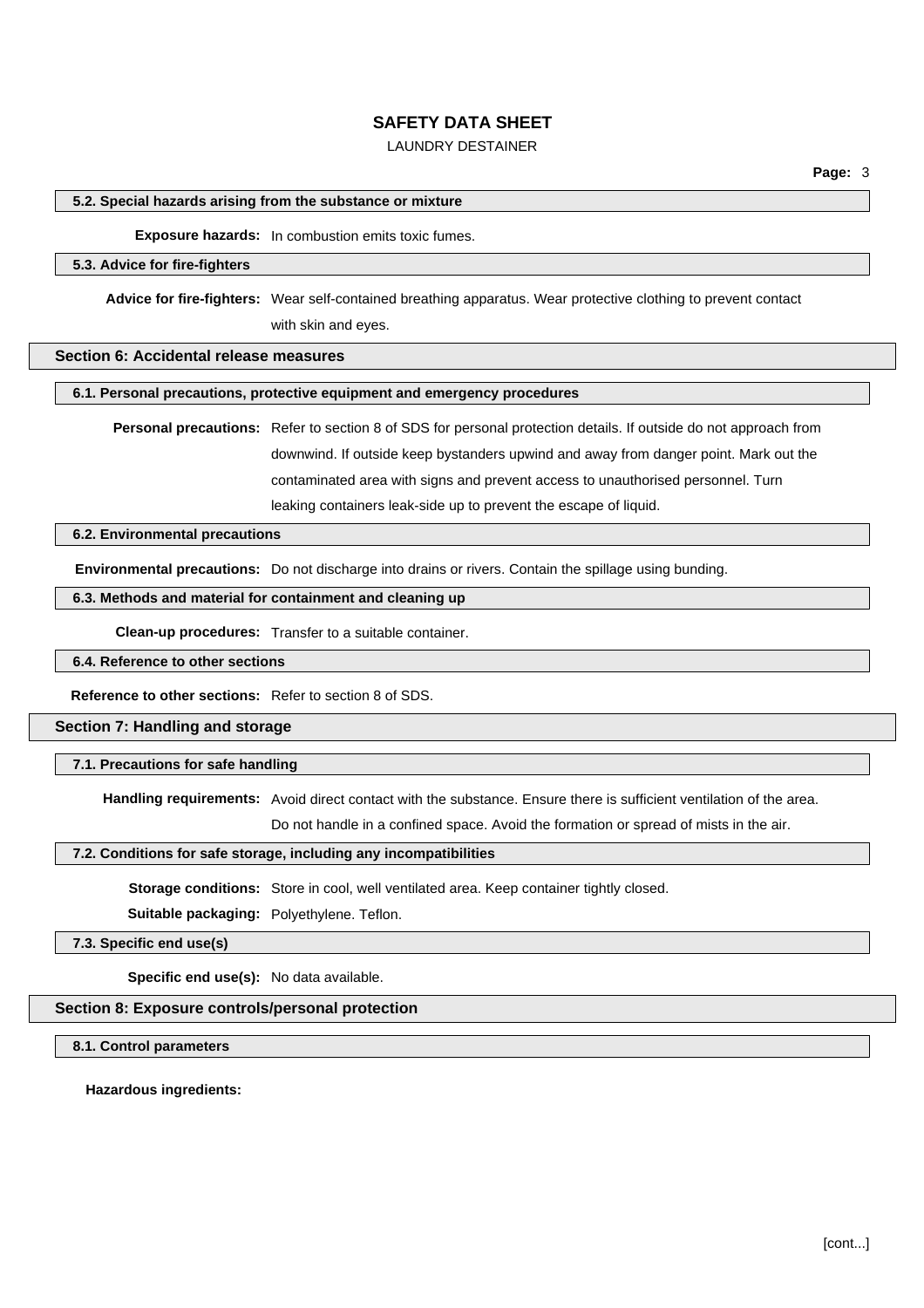## LAUNDRY DESTAINER

**Page:** 4

### **SODIUM HYPOCHLORITE SOLUTION...100% CL ACTIVE**

#### Workplace exposure limits: **Respirable dust** Respirable dust

| State | 8 hour TWA | 15 min. STEL | 3 hour TWA | STEL<br>$15 \text{ min.}$ |
|-------|------------|--------------|------------|---------------------------|
| UK    | 1.5mg/m3   |              | -          |                           |

### **8.1. DNEL/PNEC Values**

### **DNEL / PNEC** No data available.

**8.2. Exposure controls**

**Hand protection:** Protective gloves. Gloves (alkali-resistant).

**Eye protection:** Safety glasses. Ensure eye bath is to hand.

**Skin protection:** Protective clothing.

**Section 9: Physical and chemical properties**

## **9.1. Information on basic physical and chemical properties**

|                                        | <b>State: Liquid</b>               |  |
|----------------------------------------|------------------------------------|--|
|                                        | <b>Colour:</b> Pale yellow         |  |
|                                        | <b>Odour:</b> Characteristic odour |  |
| <b>Evaporation rate: Moderate</b>      |                                    |  |
| <b>Solubility in water: Soluble</b>    |                                    |  |
|                                        | <b>Viscosity: Non-viscous</b>      |  |
| Boiling point/range°C: 100             | Melting point/range°C: 0           |  |
| <b>Relative density: 1.122 - 1.132</b> | <b>pH:</b> 1                       |  |
| VOC q/l: 0                             |                                    |  |

**9.2. Other information**

**Other information:** No data available.

### **Section 10: Stability and reactivity**

## **10.1. Reactivity**

**Reactivity:** Stable under recommended transport or storage conditions.

**10.2. Chemical stability**

**Chemical stability:** Stable under normal conditions.

### **10.3. Possibility of hazardous reactions**

**Hazardous reactions:** Hazardous reactions will not occur under normal transport or storage conditions.

**10.4. Conditions to avoid**

**Conditions to avoid:** Heat.

**pH:**  $1\% = 10.4$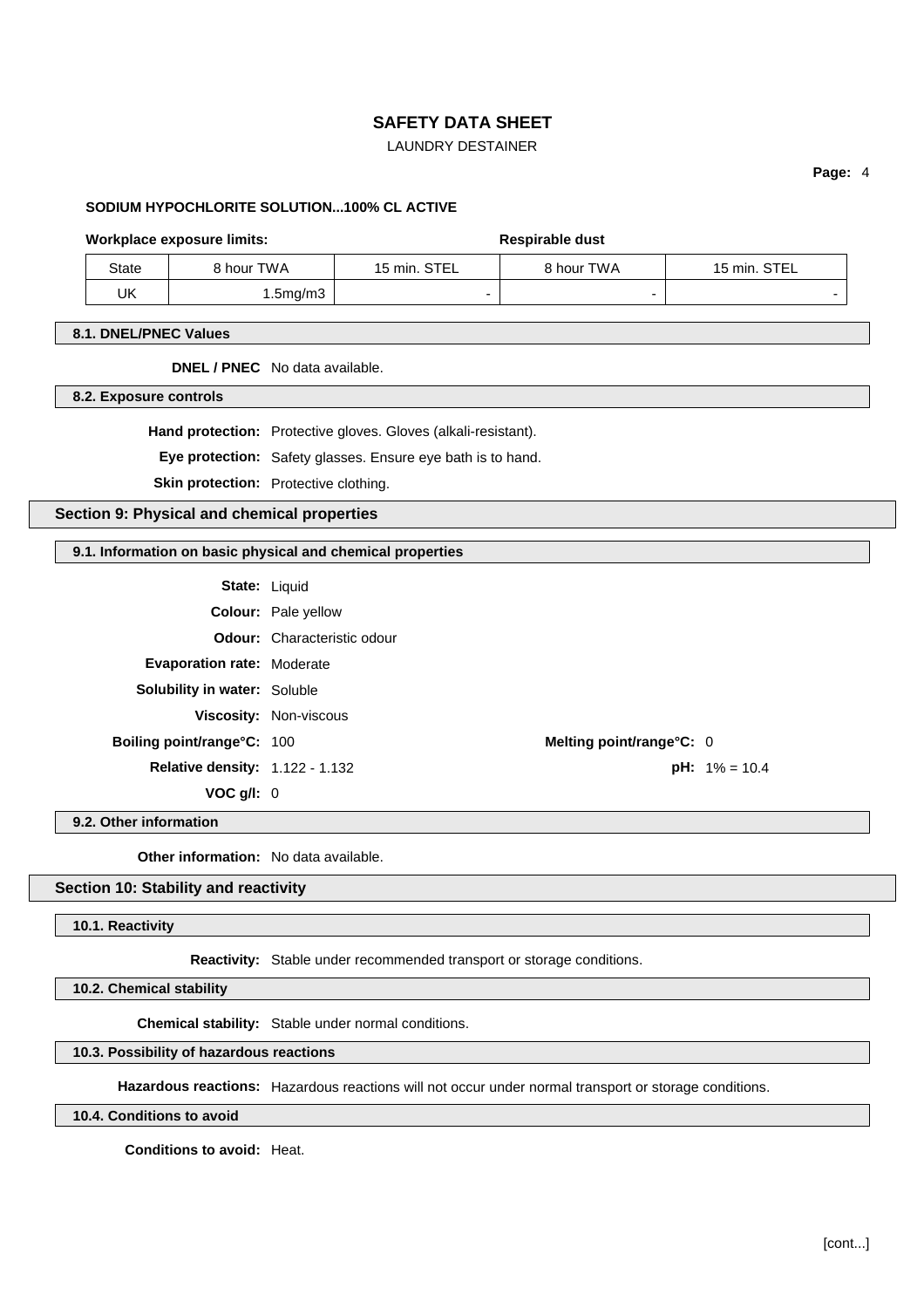## LAUNDRY DESTAINER

**Page:** 5

### **10.5. Incompatible materials**

#### **Materials to avoid:** Acids.

## **10.6. Hazardous decomposition products**

**Haz. decomp. products:** In combustion emits toxic fumes.

### **Section 11: Toxicological information**

**11.1. Information on toxicological effects**

#### **Hazardous ingredients:**

#### **SODIUM HYPOCHLORITE SOLUTION...100% CL ACTIVE**

| ORL<br>350<br>. |  |
|-----------------|--|
|-----------------|--|

#### **Relevant effects for mixture:**

| Effect     | `≺oute  | Basis                              |
|------------|---------|------------------------------------|
| Irritation | JPT DRM | calculated<br>zardous <sup>.</sup> |

**Symptoms / routes of exposure**

**Skin contact:** There may be irritation and redness at the site of contact.

**Eye contact:** There may be irritation and redness. The eyes may water profusely.

**Ingestion:** There may be soreness and redness of the mouth and throat.

**Inhalation:** There may be irritation of the throat with a feeling of tightness in the chest. Exposure may cause coughing or wheezing.

**Delayed / immediate effects:** Immediate effects can be expected after short-term exposure.

### **Section 12: Ecological information**

**12.1. Toxicity**

**Ecotoxicity values:** No data available.

## **12.2. Persistence and degradability**

**12.3. Bioaccumulative potential**

**Bioaccumulative potential:** No bioaccumulation potential.

**12.4. Mobility in soil**

**Mobility:** Soluble in water.

#### **12.5. Results of PBT and vPvB assessment**

**PBT identification:** This product is not identified as a PBT substance.

**12.6. Other adverse effects**

**Other adverse effects:** Negligible ecotoxicity.